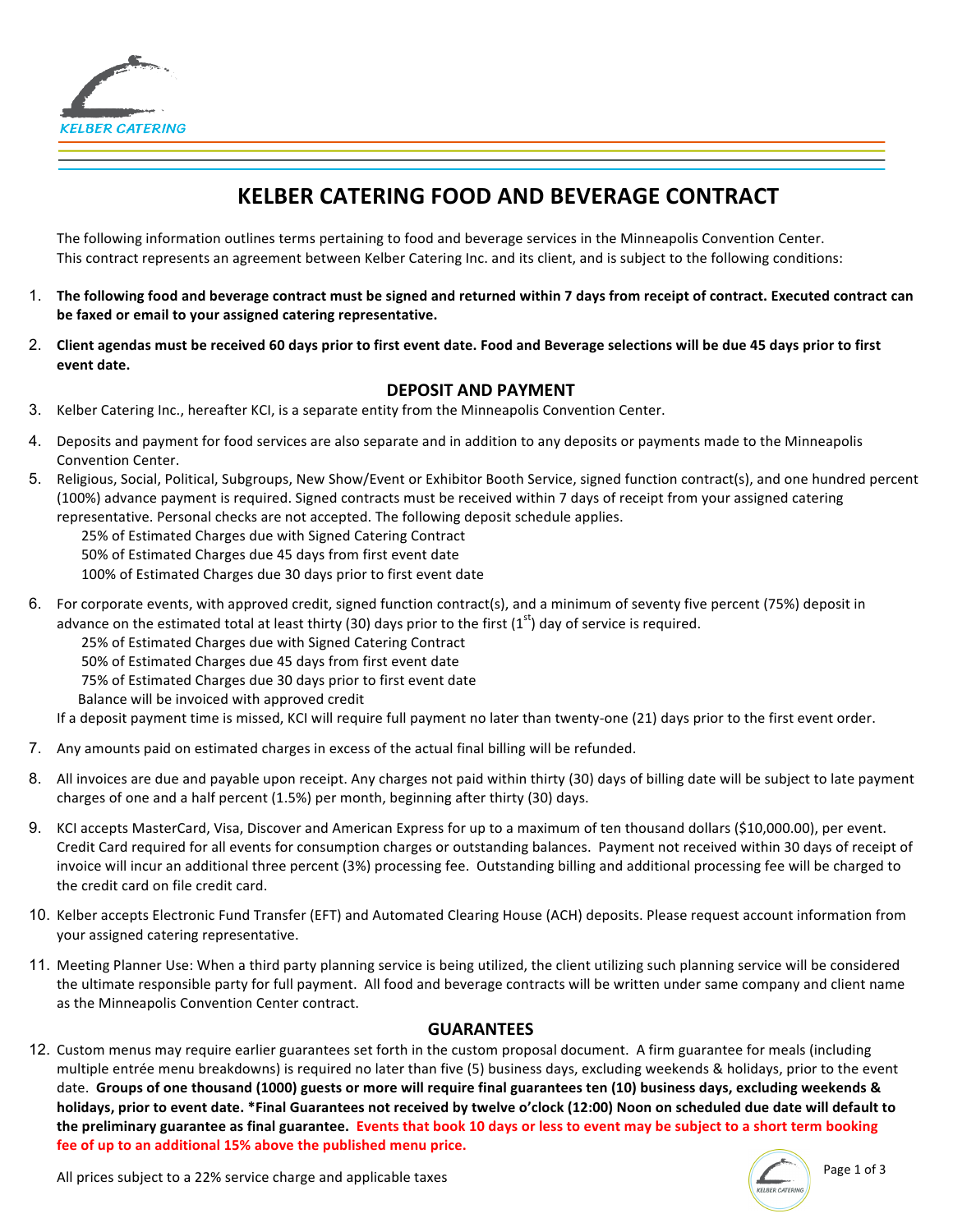- 13. KCI policy is to prepare an overage of three percent (3%) up to a maximum of twenty (20) entree meals and their appropriate accompaniments (a la carte items NOT included). These are considered "extra meals". KCI reserves the right to prepare vegetarian or near-comparable food substitutions within this overage (KCI's standard is half of the overage in vegetarian meals and the other half in near-comparable food substitutions). The client will not be charged for the extra meals unless they are served to attendees.
- 14. Physician directed special meal lists must be submitted one (1) day, by twelve o'clock (12) noon, prior to guarantee due date. Physician directed special meal request(s) not received within the timeline for guarantees will be considered additional meals above the final guarantee. These special meal requests will incur an additional two dollar and fifty cent (\$2.50) fee plus tax and service charge above the per person menu price. Special meal requests onsite will be charged an additional four dollar (\$4.00) fee plus tax and service charge above the per person menu price.
- 15. Work orders, assigning of personnel, and ordering of food provisions will not be arranged until an authorized signed contract and sufficient payment/credit agreements have been finalized. Failure to adhere to the guarantee timeline may impact event staffing and food products.
- 16. Pre-set food and beverage items above final guarantee (not including overage) will be charged at a la carte pricing.
- 17. Kosher, Organic and certain Physician Directed Meals will be charged at a minimum of fifty-five dollars (\$65.00) each plus tax and service charge, or more, depending upon request. Please confirm pricing with Catering Sales Manager.

## **CANCELLATIONS**

- 18. 60 days or more prior to first event date 25% of the total estimated/quoted food and beverage based on preliminary guarantees numbers.
- 19. **59 -45 days prior to first event date** 50% of the total estimated/quoted food and beverage based on preliminary guarantees numbers.
- 20. 44-30 days prior to first event date 75% of the total estimated/quoted food and beverage based on preliminary guarantees numbers.
- 21. 29 or less days prior to first event date 100% of the total estimated quoted food and beverage based on preliminary guarantees numbers.

## **SERVICE CHARGES AND APPLICABLE TAXES**

- 22. A service charge of twenty-two percent (22%) is applied to all food and beverage orders. This charge is not the property of any one (1) employee and is dispersed in accordance with our Union Collective Bargaining Agreement. The resulting total is also subject to eleven point zero two five percent (11.025%) sales tax.
- 23. Alcoholic Beverage purchases are subject to thirteen point five two five percent (13.525%) sales tax.
- 24. Tax exemption: It is the responsibility of the client to complete a Certificate of Exemption Form and submit to KCI. Completion of this form does not signify KCI accepts exemption. For questions concerning exemption please visit: https://www.revenue.state.mn.us/site-search?site\_search\_text=tax+exempt+non+profit

## **MENU PRICING**

25. All menu pricing will be guaranteed by the first  $(1^{st})$  of December for the following calendar year, except for market priced items and custom created menus. KCI reserves the right to designate "Market Price Item" to any item that may be subject to unforeseen substantial increases of fifteen percent (15%) or more to the cost of an ingredient.

## **EVENTS OVER 1000 GUESTS ARE CONSIDERED SPECIAL EVENTS**

26. Functions of one thousand (1000) guests or more are considered "special events". These events may require customized menus due to the logistical planning involved, as well as additional labor and equipment needed to successfully orchestrate such events.

## **PANTRY AREAS FOR FOOD FUNCTIONS**

27. Client is responsible to provide adequate service pantry spaces (pipe & draped enclosures with baffles for service entry and exits) within all Exhibit Halls.

## **CONDITIONS SUBJECT TO ADDITIONAL CHARGES**

- 28. Any of the following circumstances may result in additional charges. Please contact your Catering Sales Manager for specific pricing.
	- a. Event tasting and menu proposal(s).
	- b. Program exceeding ninety (90) minutes.
	- c. Fewer than two (2) hours allowed for food and beverage set-up (room set-up by Convention Center must be complete).
	- d. A room set that requires the room to be set more than thirty (30) minutes prior to start of an event.
	- e. Pre-setting of additional place settings (hardware only) requested above the overage set will incur a seven dollar and fifty cent (\$7.50) additional charge per setting.